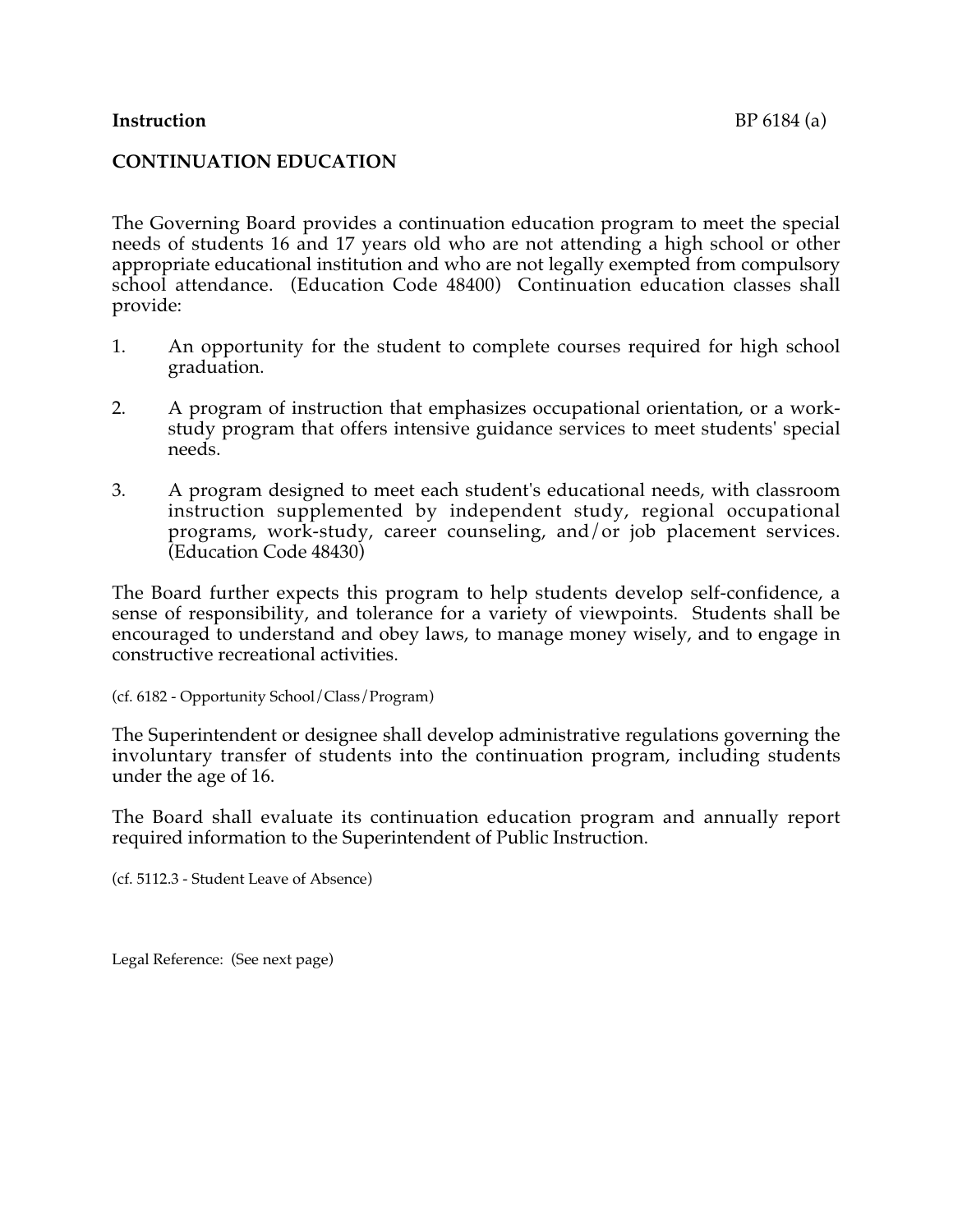## **CONTINUATION EDUCATION** (continued)

Legal Reference: EDUCATION CODE 48400-48454 Compulsory continuation education in general, especially 48401 Weekly minimum attendance requirement 48402 Minors not regularly employed 48410 Persons exempted from continuation classes 48412 Certificate of proficiency; examination fees 48413 Enrollment in continuation classes 48414 Persons exempted from compulsory continuation education; reenrollment in district 48416 Leave of absence for students aged 16 to 18 inclusive 48430 Legislative intent; continuation education schools and classes 48431 Establishment and maintenance of guidance placement and follow-up program 48432 Establishment and maintenance of continuation classes for minors 48432.5 Involuntary transfer to continuation school 48433 Minimum hours of instruction 48434 Hours when classes are maintained 48450-48454 Violation 48903 Limitations on days of suspension FAMILY CODE 7000 - 7002 54 Opinions of the California Attorney General, p. 262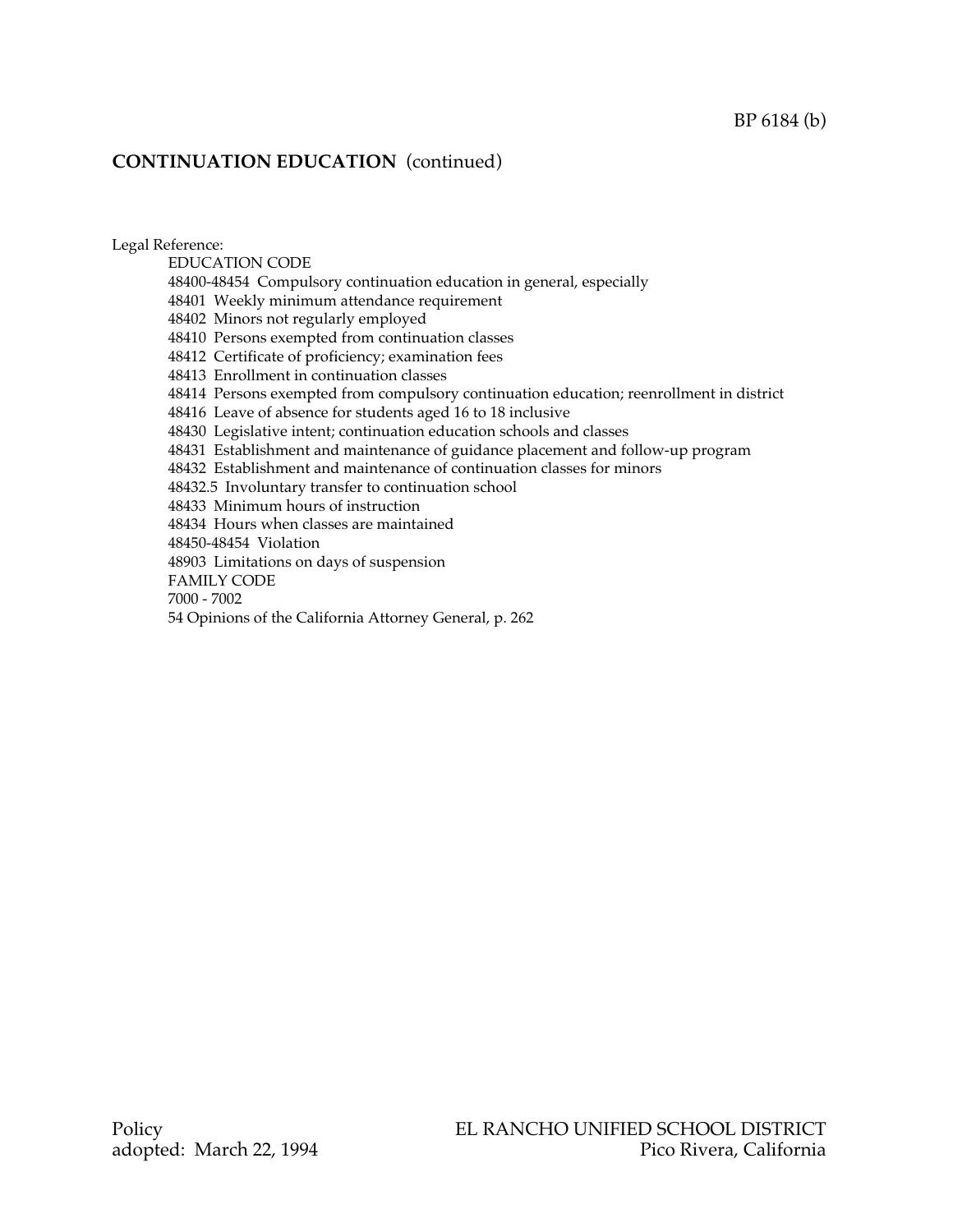# **CONTINUATION EDUCATION**

## **Minimum Attendance Requirement**

Each student in the continuation education program shall attend classes for not less than four 60-minute hours per week for the regular school term. The requirement may be met by attendance in a continuation education class and/or regional occupational center or program. (Education Code 48400)

If a student subject to compulsory attendance in continuation education classes cannot give satisfactory proof of regular employment, the student shall attend continuation education classes and/or a regional occupational center or program for not less than 15 hours per week. (Education Code 48402)

### **Students Exempted**

Minors may be exempted from compulsory continuation education if they have regular work and present evidence that they attend adult classes at least four full hours a week.

### **Voluntary Enrollment**

With the consent of the Superintendent or designee, any high school student over the age of 16 may enroll in continuation classes in order to receive special attention, such as individualized instruction. (Education Code 48432.5) Students so enrolled may return to the regular high school at the beginning of the following year, or at any time the Superintendent or designee gives consent.

### **Reenrollment**

Any person 16 or 17 years old who left school after obtaining a certificate of proficiency may reenroll in the district without prejudice. If the student leaves a second time, the district may deny reenrollment until the beginning of the next semester. (Education Code 48414)

### **Involuntary Transfer**

A student may be involuntarily transferred to continuation school if the student has committed an act prohibited in the District Rules on Behavior and Discipline, is irregular in attendance or has been declared a habitual truant. If the student has been declared a habitual truant per state law, the intradistrict transfer form shall include the verified truancy section of the SARB referral.

Involuntary transfer to continuation school shall be imposed only when other means fail to bring about improved conduct unless the principal determines that the student's presence causes a danger to persons or property or threatens to disrupt the instructional process.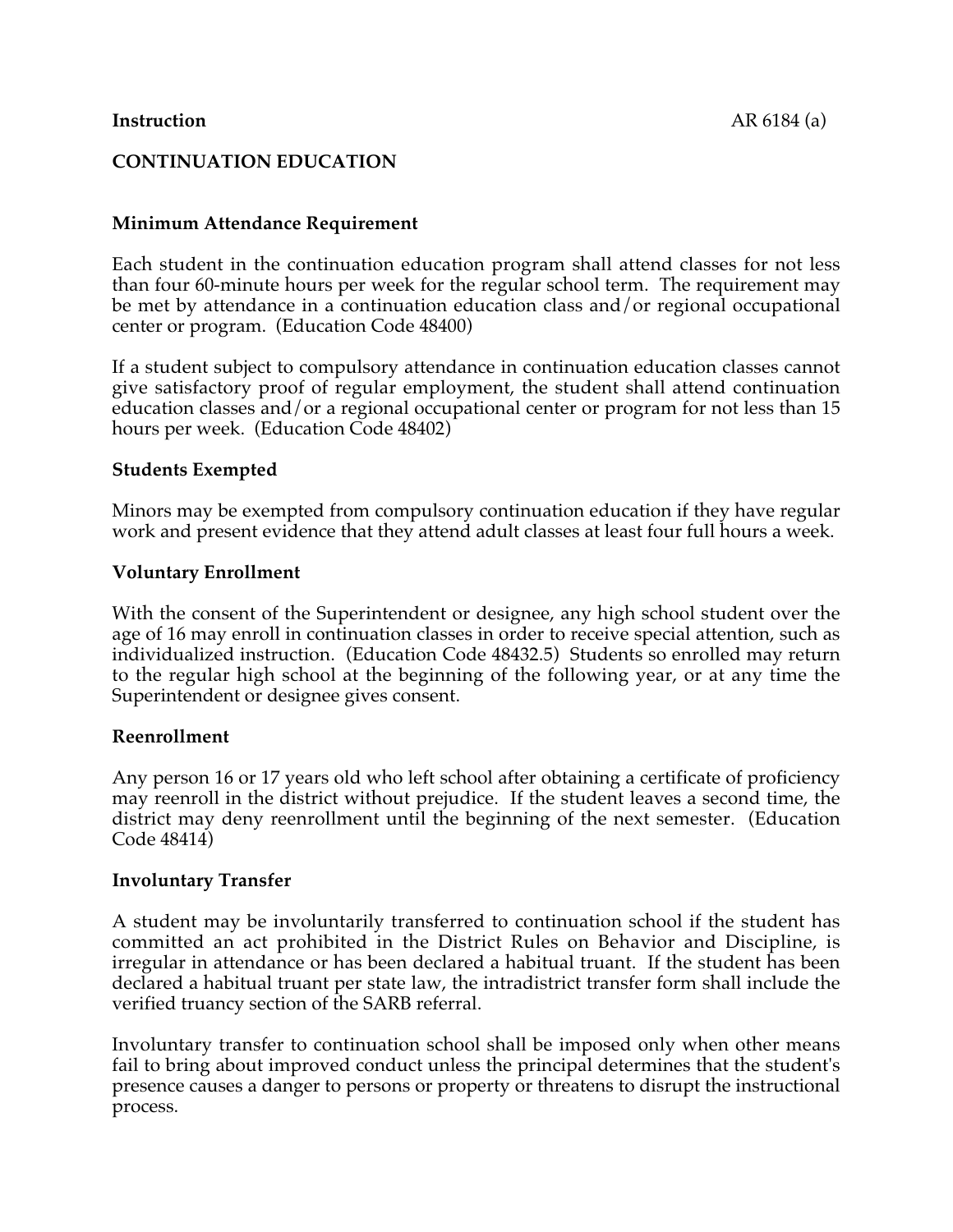## **CONTINUATION EDUCATION** (continued)

The principal or designee shall provide written notice to the student or the student's parent/guardian informing them of the opportunity to request a meeting with the designee of the Superintendent prior to the transfer. The designee of the Superintendent shall be a committee composed of the continuation school principal who shall act as chairperson, assisted by the continuation school counselor and the attendance supervisor as members. At the meeting, the student or the student's parent/guardian shall be informed of the specific facts and reasons for the proposed question any evidence and witnesses presented and to present evidence on his/her behalf. The student may have representatives and witnesses present at the meeting.

The decision to transfer shall be in writing, stating the facts and reasons for the decision, and sent to the student and the student's parent/guardian. It shall indicate that the decision is subject to semi-annual review at the written request of the student's parent/guardian at least 30 days prior to the end of each semester.

No person involved in the final decision to make an involuntary transfer shall be a member of the staff of the school in which the student is enrolled at the time that the decision is made.

#### 1. **Grounds**

A decision to transfer the student involuntarily shall be based on a finding that the student (a) committed an act enumerated in Education Code 48900, or (b) has been habitually truant or irregular in legally required school attendance. High school students under age 16 may be so transferred when they have used up 20 days of suspension at their school of attendance.

(cf. 5113 - Absences and Excuses)

#### 2. **Limitation**

Involuntary transfer to a continuation school shall be made only when other means fail to bring about student improvement. However, a student may be involuntarily transferred the first time he/she commits an act enumerated in Education Code 48900 if the principal determines that the student's presence causes a danger to persons or property or threatens to disrupt the instructional process. (Education Code 48432.5)

### 3. **Duration**

The Superintendent or designee shall establish a procedure whereby the Board shall conduct an annual review of involuntary transfers at the request of the students or parents/ guardians.